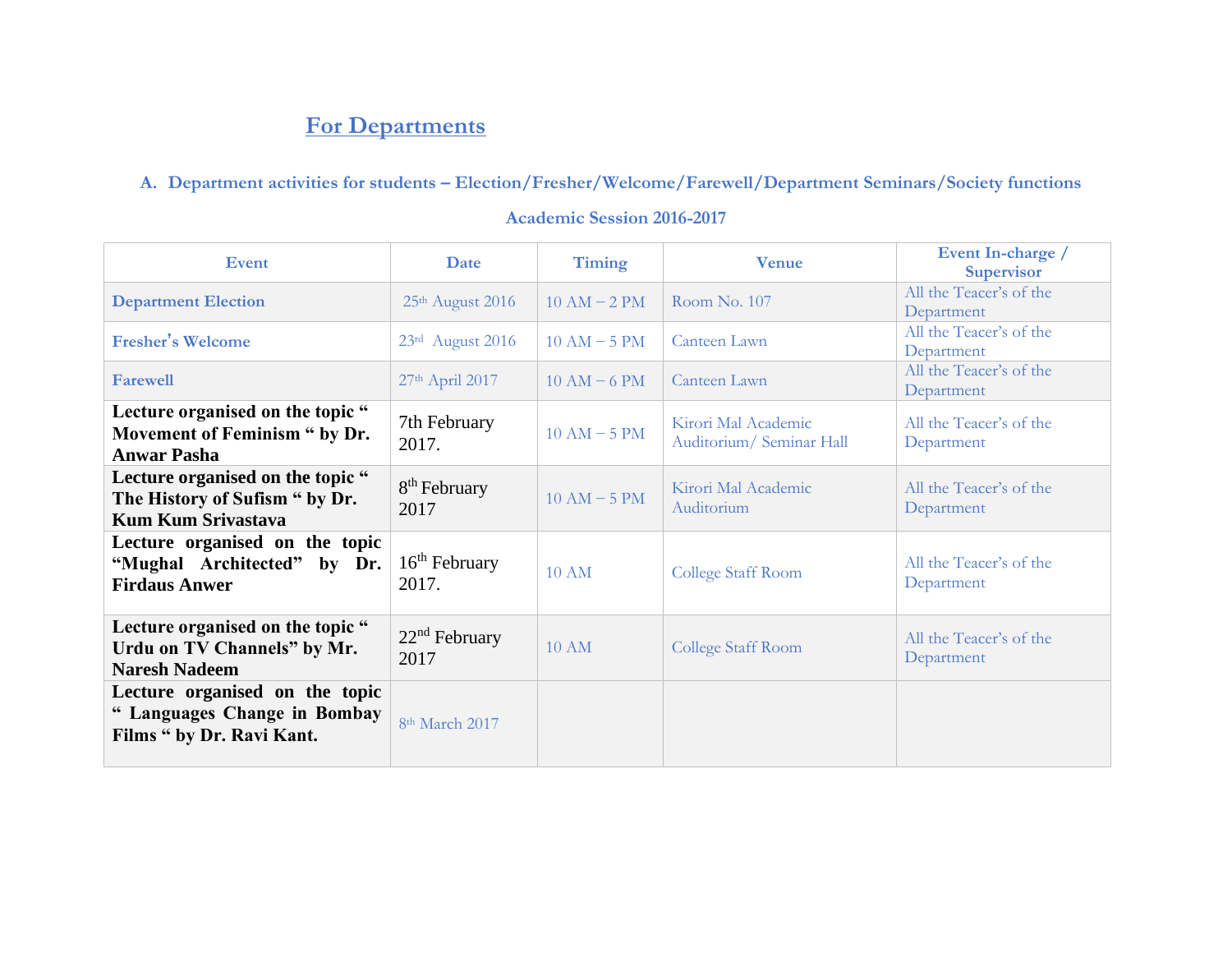## **Academic Session 2017-2018**

| <b>Event</b>                                                                                                                     | <b>Date</b>                        | Timing           | <b>Venue</b>                      | Event In-charge /<br><b>Supervisor</b> |
|----------------------------------------------------------------------------------------------------------------------------------|------------------------------------|------------------|-----------------------------------|----------------------------------------|
| <b>Department Election</b>                                                                                                       | 8 <sup>th</sup> August 2017        | $10 AM - 2 PM$   | Kirori Mal Academic               | All the Teacer's of the<br>Department  |
| <b>Fresher's Welcome</b>                                                                                                         | 25th July 2017                     | $10 AM - 2 PM$   | Kirori Mal Academic               | All the Teacer's of the<br>Department  |
| <b>Farewell</b>                                                                                                                  | 3oth March 2018                    | $10 AM - 2 PM$   | Kirori Mal Academic               | All the Teacer's of the<br>Department  |
| Lecture organised on the topic "<br>Urdu Ghazal ka Safar" by Dr. Khalid<br><b>Alvi</b>                                           | 28 <sup>th</sup> September<br>2017 | $10 AM - 2 PM$   | Kirori Mal Academic<br>Auditorium | All the Teacer's of the<br>Department  |
| Lecture organised on the topic " "<br>Meet your Poet" History of Urdu<br>Mushairas" by Professor Shehpar<br><b>Rasool</b>        | 21st February2018                  | $10 AM - 5 PM$   | Kirori Mal Academic<br>Auditorium | All the Teacer's of the<br>Department  |
| Lecture organised on the topic "<br><b>History of Culture and Heritage of</b><br>Delhi" by Sohail Hashmi                         | 16th March 2018                    | $10 AM - 6 PM$   | Kirori Mal Academic<br>Auditorium | All the Teacer's of the<br>Department  |
| Lecture organised on the topic "<br><b>History and Science and Scientific</b><br>27th March 2018<br>Attitude" by Mr. Gauhar Raza |                                    | $10 AM - 5 PM$   | Kirori Mal Academic<br>Auditorium | All the Teacer's of the<br>Department  |
| Lecture organised on the topic "<br>East India Company and Delhi" by<br><b>Amar Farooqui</b>                                     | 26th March 2018                    | $10 AM - 5 PM$   | Kirori Mal Academic<br>Auditorium | All the Teacer's of the<br>Department  |
| Sufiyana Qauwwali Sponsered by<br><b>Urdu Academy Delhi</b>                                                                      | 25 <sup>th</sup> September<br>2017 | $03$ PM $-$ 8 PM | Kirori Mal Academic<br>Auditorium | All the Teacer's of the<br>Department  |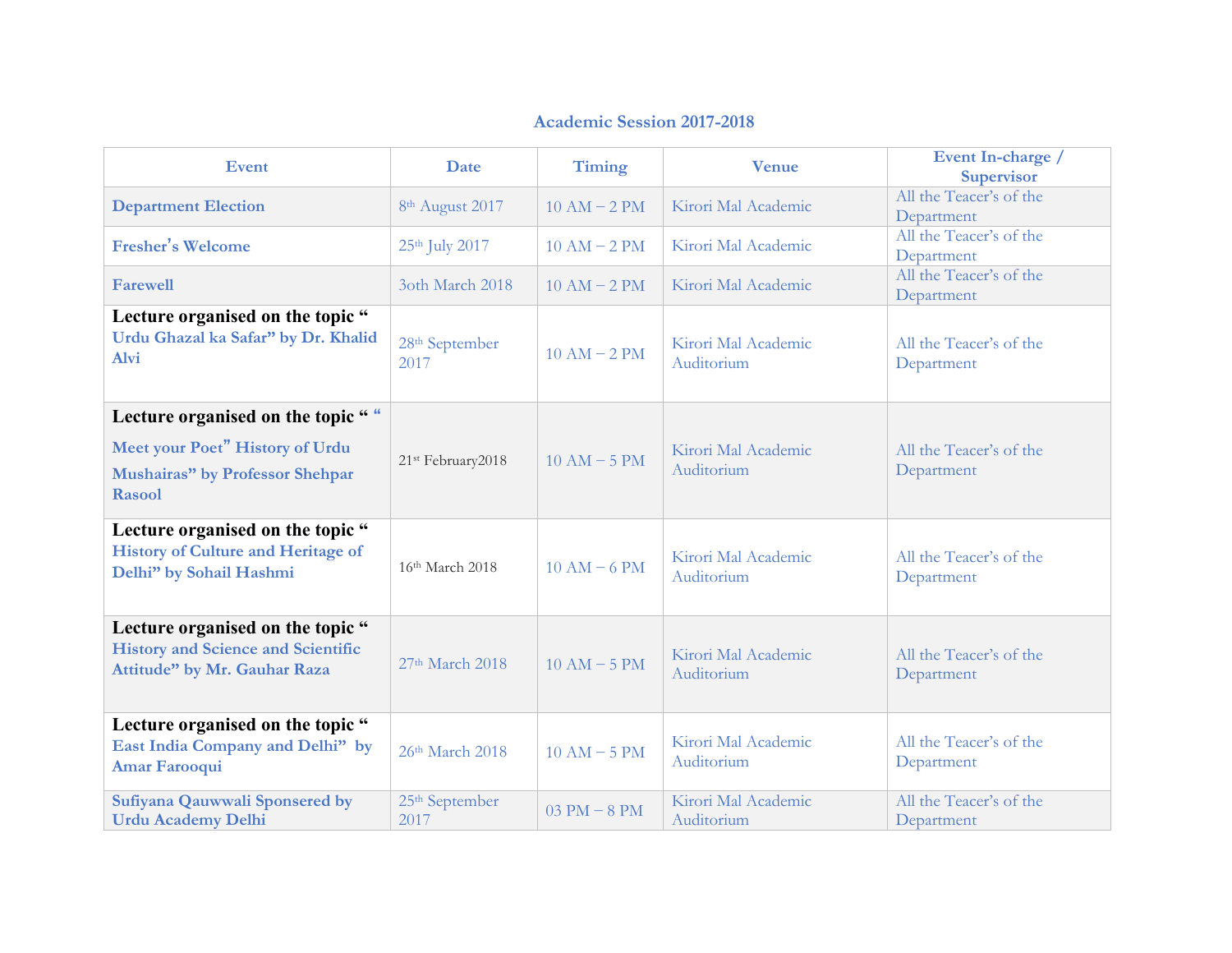| <b>Urdu Day</b>                             |                                               |                  | Committee Room                    | All the Teacer's of the               |
|---------------------------------------------|-----------------------------------------------|------------------|-----------------------------------|---------------------------------------|
|                                             | 21 <sup>st</sup> February 2018   10 AM – 5 PM |                  |                                   | Department                            |
| <b>Status of Minorities under NDA after</b> | 16th August 2017                              | $\mid$ 2 PM 7 PM | Kirori Mal Academic               | All the Teacer's of the               |
| 2014                                        |                                               |                  | Auditorium                        | Department                            |
| Ek Sham Urdu Adeebon ke Name                |                                               |                  |                                   |                                       |
| Ahmad Ali Barqui Aazmi – Dr.                | $25th$ September<br>2017                      | $10 AM - 5 PM$   | Kirori Mal Academic<br>Auditorium | All the Teacer's of the<br>Department |
| Reyaz ahmad                                 |                                               |                  |                                   |                                       |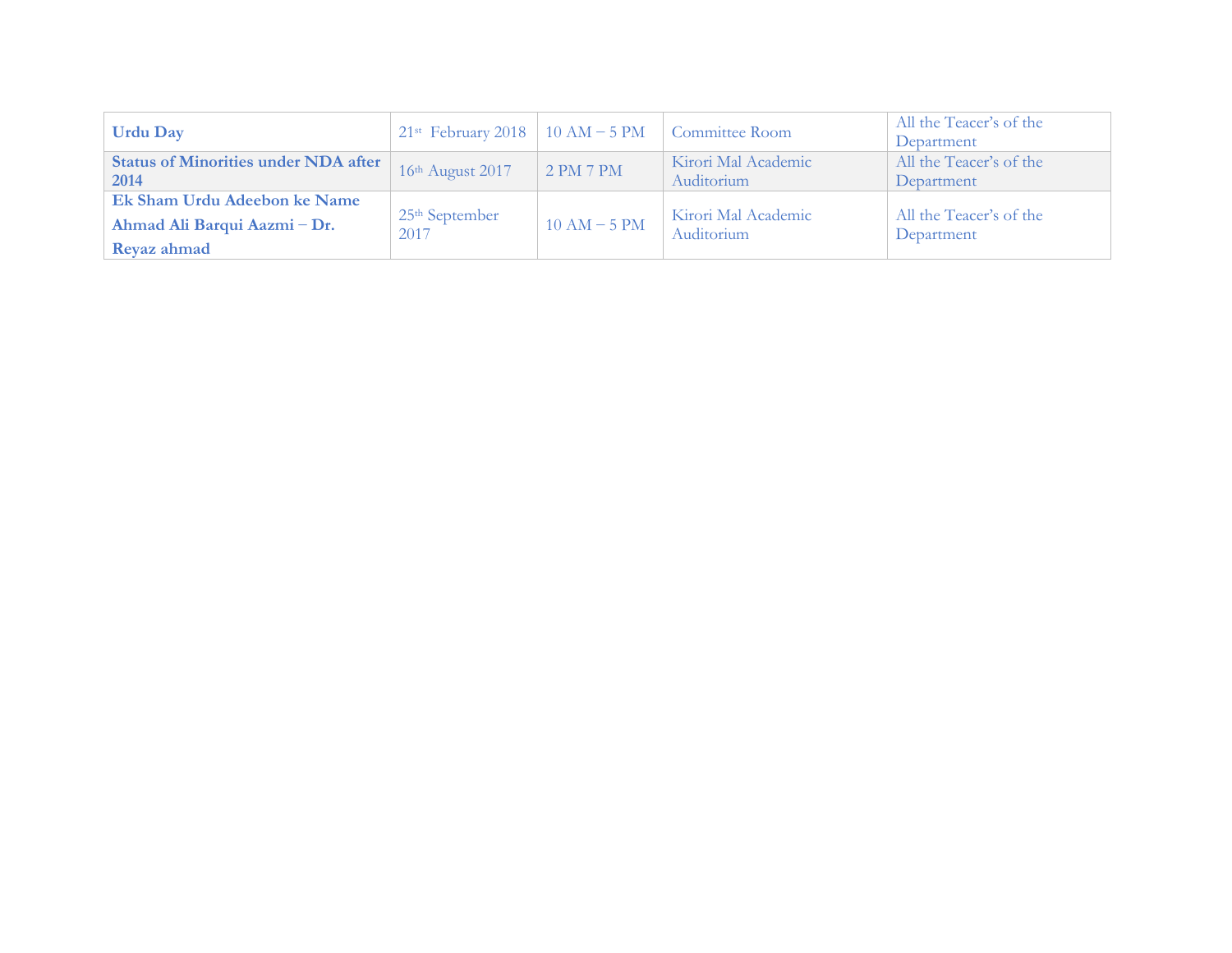## **Academic Session 2018-2019**

| <b>Event</b>                             | Date                         | Timing         | <b>Venue</b>             | Event In-charge /<br><b>Supervisor</b> |
|------------------------------------------|------------------------------|----------------|--------------------------|----------------------------------------|
| <b>Department Election</b>               | 21 <sup>st</sup> August 2018 | 3 PM           | Room No. 207             | All the Teacer's of the                |
|                                          |                              |                |                          | Department                             |
| <b>Fresher's Welcome</b>                 | 7 <sup>th</sup> August 2018  | $10 AM - 5 PM$ | Canteen Lawn             | All the Teacer's of the                |
|                                          |                              |                |                          | Department                             |
| <b>Farewell</b>                          | 28th April 2019              | $10 AM - 6 PM$ | Canteen Lawn             | All the Teacer's of the                |
|                                          |                              |                |                          | Department                             |
| <b>Seminar</b>                           | 29th January 2019            | $10 AM - 5 PM$ | Kirori Mal Academic      | All the Teacer's of the                |
|                                          |                              |                | Auditorium/ Seminar Hall | Department                             |
| Bazm e Adab Mushairah, Ghazal            |                              |                | Kirori Mal Academic      | All the Teacer's of the                |
| <b>Sarayee and Bait Bazi Competition</b> | 6 <sup>th</sup> March 2019   | $10 AM - 5 PM$ | Auditorium/Seminar Hall  | Department                             |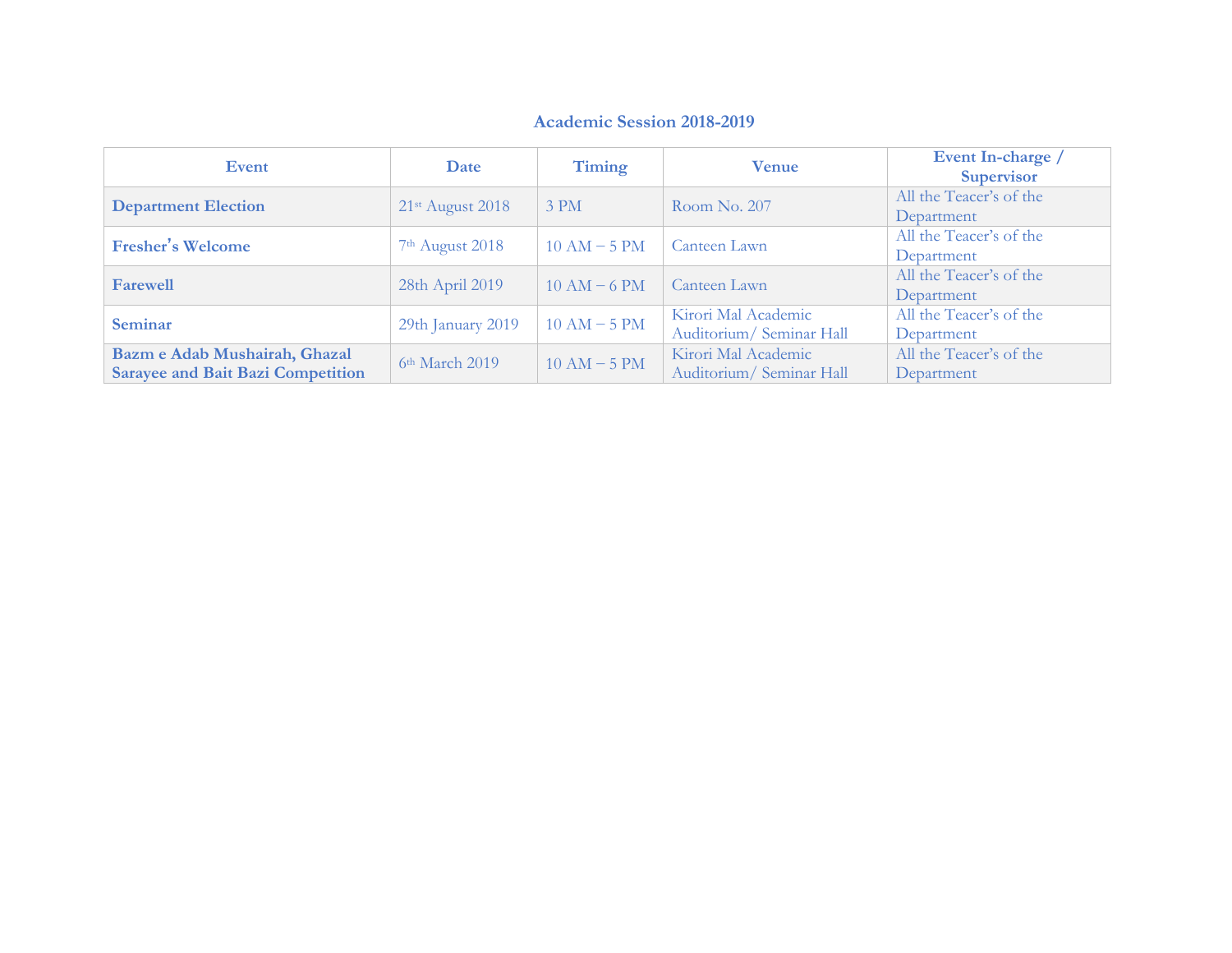### **Academic Session 2019-2020**

| <b>Event</b>                                                                             | Date                         | Timing         | <b>Venue</b>                      | Event In-charge /<br><b>Supervisor</b> |
|------------------------------------------------------------------------------------------|------------------------------|----------------|-----------------------------------|----------------------------------------|
| <b>Department Election</b>                                                               | 20 <sup>th</sup> August 2019 | $10 AM - 2 PM$ | Room No. 207                      | All the Teacer's of the<br>Department  |
| <b>Fresher's Welcome</b>                                                                 | $10th$ August 2019           | $10 AM - 5 PM$ | Canteen Lawn                      | All the Teacer's of the<br>Department  |
| <b>Farewell</b>                                                                          | 29th April 2020              | $10 AM - 6 PM$ | Canteen Lawn                      | All the Teacer's of the<br>Department  |
| <b>Musharrah (Poetic Session)</b><br>Sponsored by Urdu and Hindi<br><b>Academy Delhi</b> | 7 <sup>th</sup> August 2019  | $10 AM - 5 PM$ | Kirori Mal Academic<br>Auditorium | All the Teacer's of the<br>Department  |
| Ghazal Sarayee Bait Baazi                                                                | 4 <sup>th</sup> June 2020    | $10 AM - 5 PM$ | Online                            | All the Teacer's of the<br>Department  |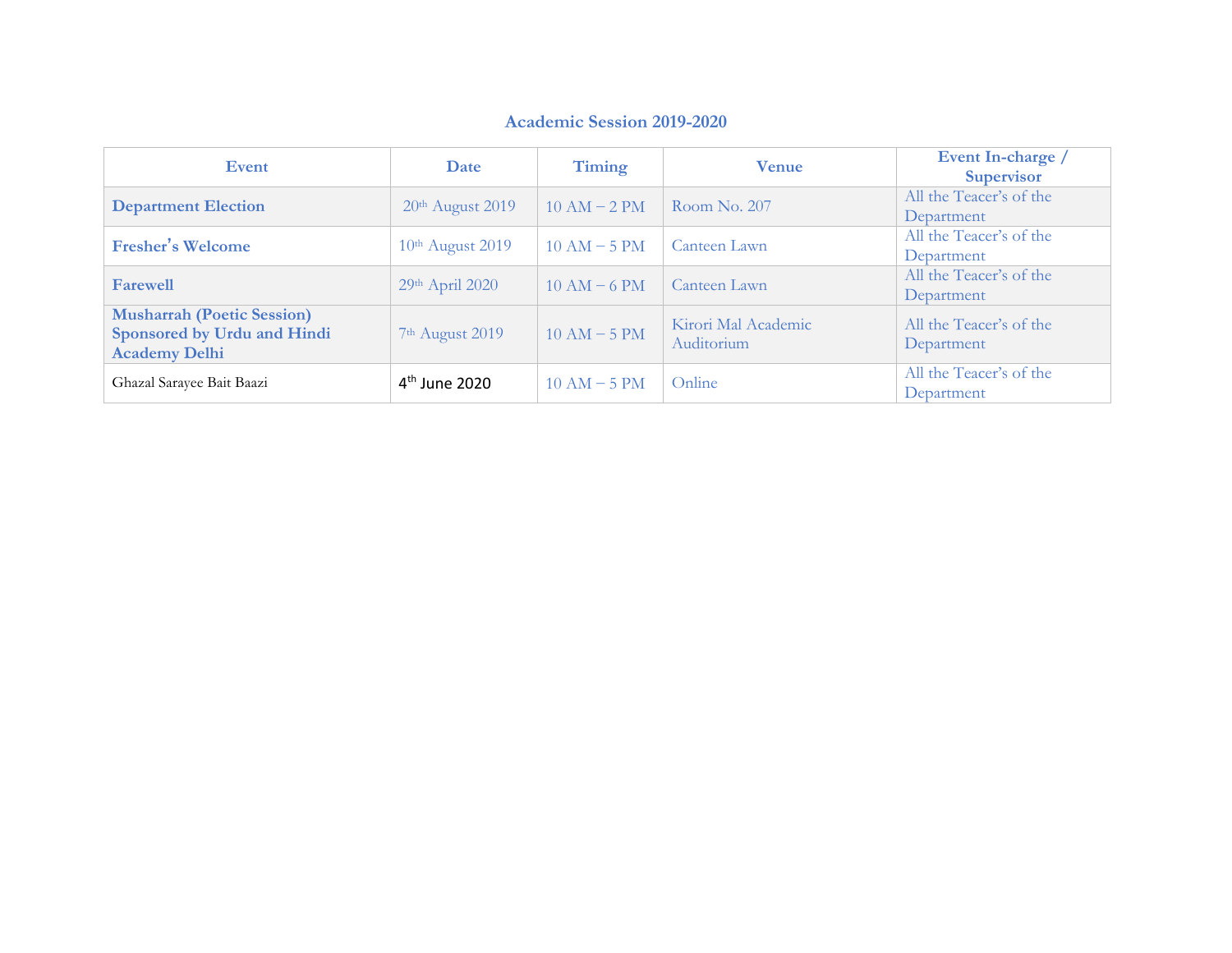#### **Academic Session 2020 -202 1**

| Event                      | Date                           | Timing         | <b>Venue</b> | Event In-charge /<br><b>Supervisor</b> |
|----------------------------|--------------------------------|----------------|--------------|----------------------------------------|
| <b>Department Election</b> | $24th$ February 2021           | $10 AM - 2 PM$ | Online       | All the Teacer's of the<br>Department  |
| <b>Fresher's Welcome</b>   | $26th$ February 2021           | $10 AM - 5 PM$ | Online       | All the Teacer's of the<br>Department  |
| <b>Farewell</b>            | 31st May 2021                  | $10 AM - 6 PM$ | Online       | All the Teacer's of the<br>Department  |
| Ghazal Sarayee Bait Baazi  | 11 <sup>th</sup> February 2021 | $10 AM - 6 PM$ | Online       | All the Teacer's of the<br>Department  |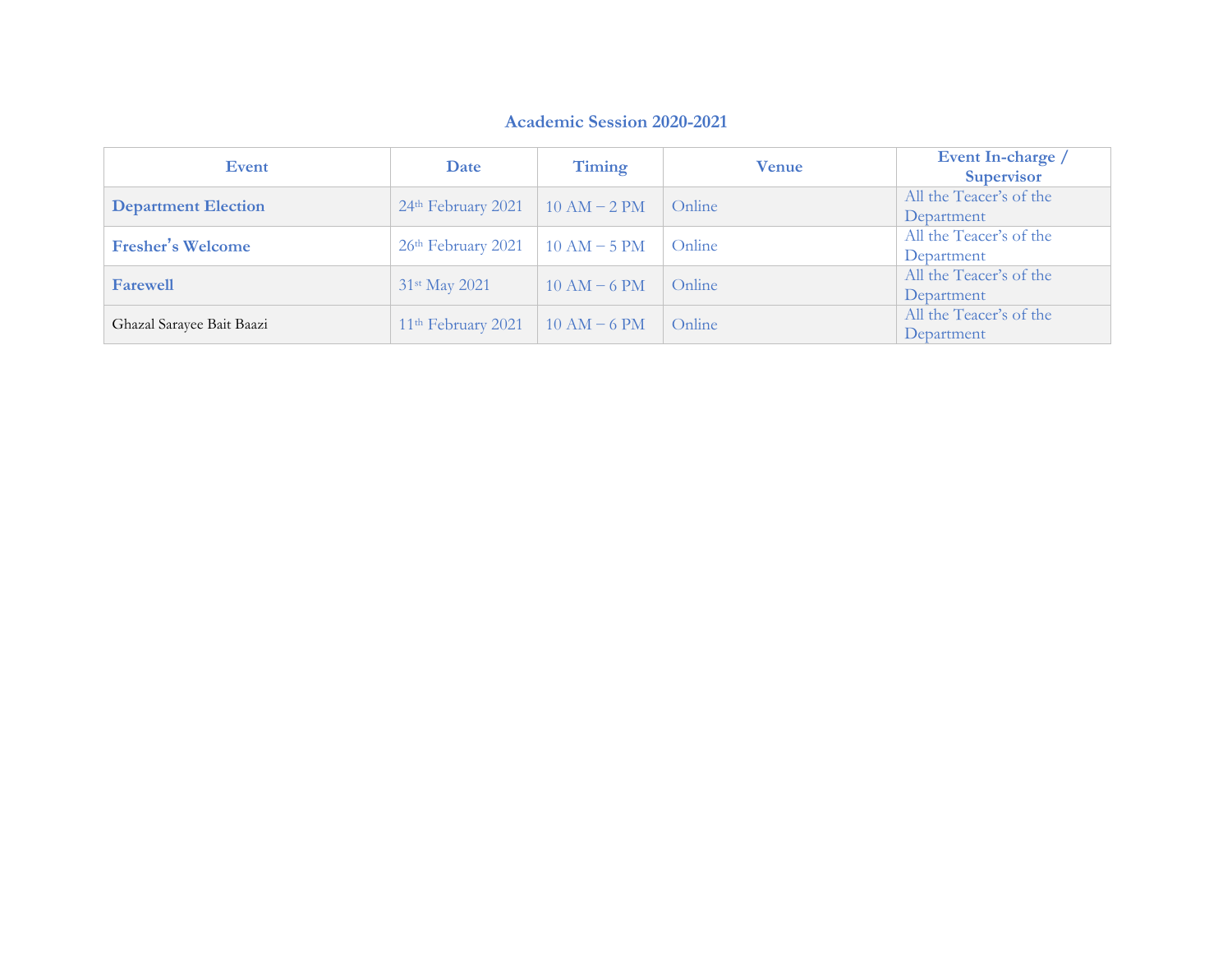## **B. FDP/Seminar/Workshops/Lectures to be attended and/or to be conducted**

| <b>Event Topic</b>                                                  |          |      |
|---------------------------------------------------------------------|----------|------|
| Type / Nature (FDP/Webinar/Workshop etc.)                           |          |      |
| <b>Organizing In-charge</b>                                         |          |      |
| <b>Details regarding invited Resource Person</b>                    |          |      |
| Nature of Participation (e.g. Invited Speaker,<br>Participant etc.) |          |      |
| Date/s                                                              | Timing/s | Mode |

#### **1. Professor Khalid Ashraf**

| S. No. | Details    | $D$ ace | Period |            |            | Sponsoring/Organising Agency |
|--------|------------|---------|--------|------------|------------|------------------------------|
|        |            |         | From   | 10         | Year       |                              |
| Nil    | <b>Nil</b> | Nil     | Nil    | <b>Nil</b> | <b>Nil</b> | <b>Nil</b>                   |

## **2. Dr. Md. Yahya Saba**

| S. No. | Details                                       | Place           | Period     |            |      | Sponsoring/Organising Agency                             |
|--------|-----------------------------------------------|-----------------|------------|------------|------|----------------------------------------------------------|
|        |                                               |                 | From       | ΠO         | Year |                                                          |
| 1.     | Indian Culture,<br>Thought and<br>Thinker(ID) | <b>CPDHE DU</b> | 28/11/2017 | 19/12/2017 | 2017 | University Grants Commission, and Government of<br>India |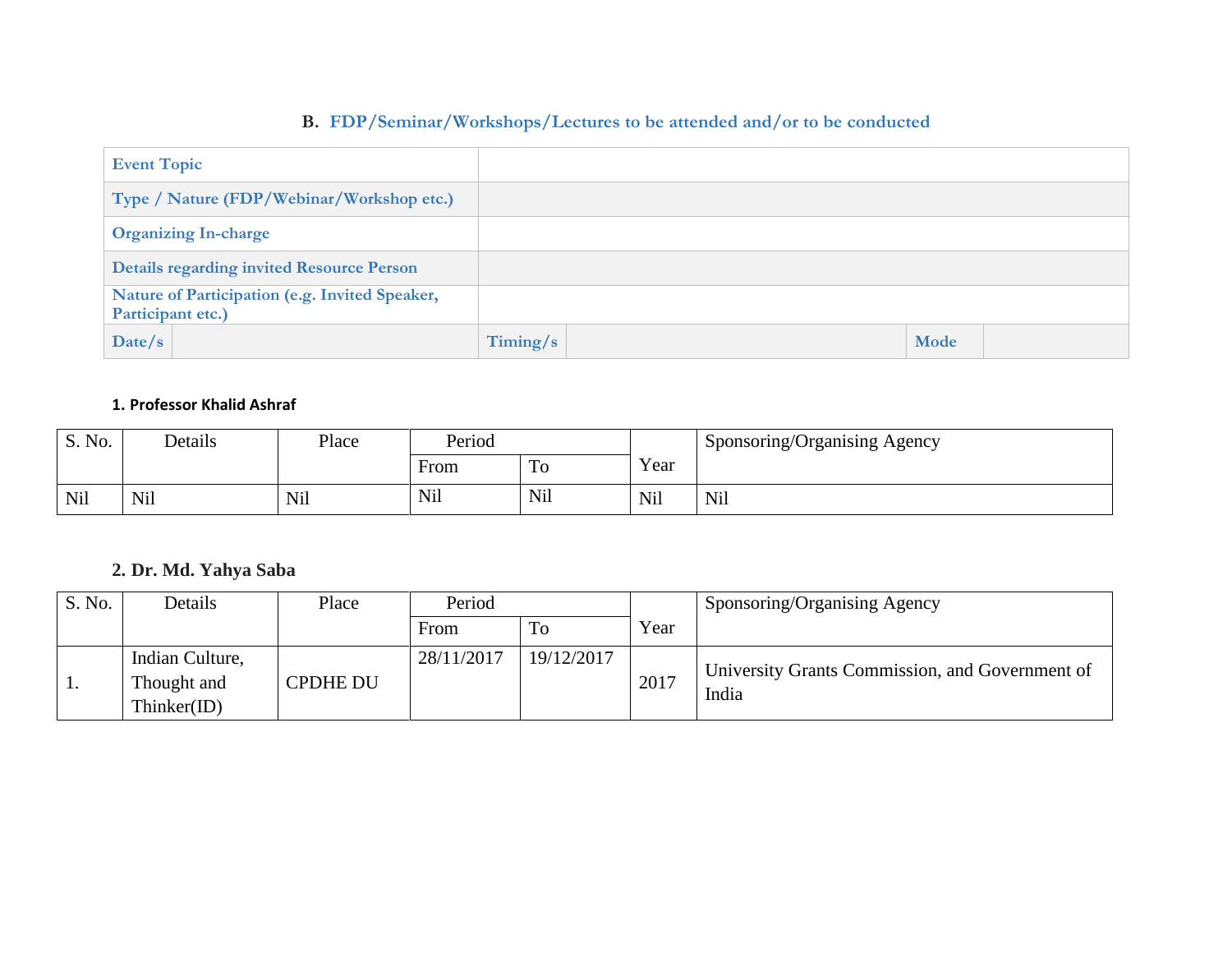## **3. Dr. Md. Mohsin**

| S. No. | Details                                       | Place           | Period     |            |      | Sponsoring/Organising Agency                             |
|--------|-----------------------------------------------|-----------------|------------|------------|------|----------------------------------------------------------|
|        |                                               |                 | From       | To         | Year |                                                          |
| . .    | Indian Culture,<br>Thought and<br>Thinker(ID) | <b>CPDHE DU</b> | 28/11/2017 | 19/12/2017 | 2017 | University Grants Commission, and Government of<br>India |

## **4. Dr. Mujeeb Ahmad Khan**

| S. No.         | Details                                                                      | Place                                                                          | Period    |           |      | Sponsoring/Organising Agency                             |
|----------------|------------------------------------------------------------------------------|--------------------------------------------------------------------------------|-----------|-----------|------|----------------------------------------------------------|
|                |                                                                              |                                                                                | From      | To        | Year |                                                          |
| 1.             | 3 weeks<br><b>Refresher Course</b><br>in Language<br>(Arabic, Hindi<br>Urdu) | Jamia Millia<br>Islamia                                                        | 10/5/2016 | 18/6/2016 | 2016 | University Grants Commission, and Government of<br>India |
| $\overline{2}$ | 2 weeks<br><b>Refresher Course</b><br>in Modern Indian<br>Languages          | Jamia Millia<br>Islamia                                                        | 17/9/2019 | 30/9/2019 | 2019 | University Grants Commission, and Government of<br>India |
| 3              | FDP Enhancing<br>Psycological<br>Skills for<br>Teaching and<br>Practice      | Teaching<br>Learning Center<br>Ramanujan<br>College,<br>University of<br>Delhi | 15/9/2020 | 29/9/2020 | 2020 | University Grants Commission, and Government of<br>India |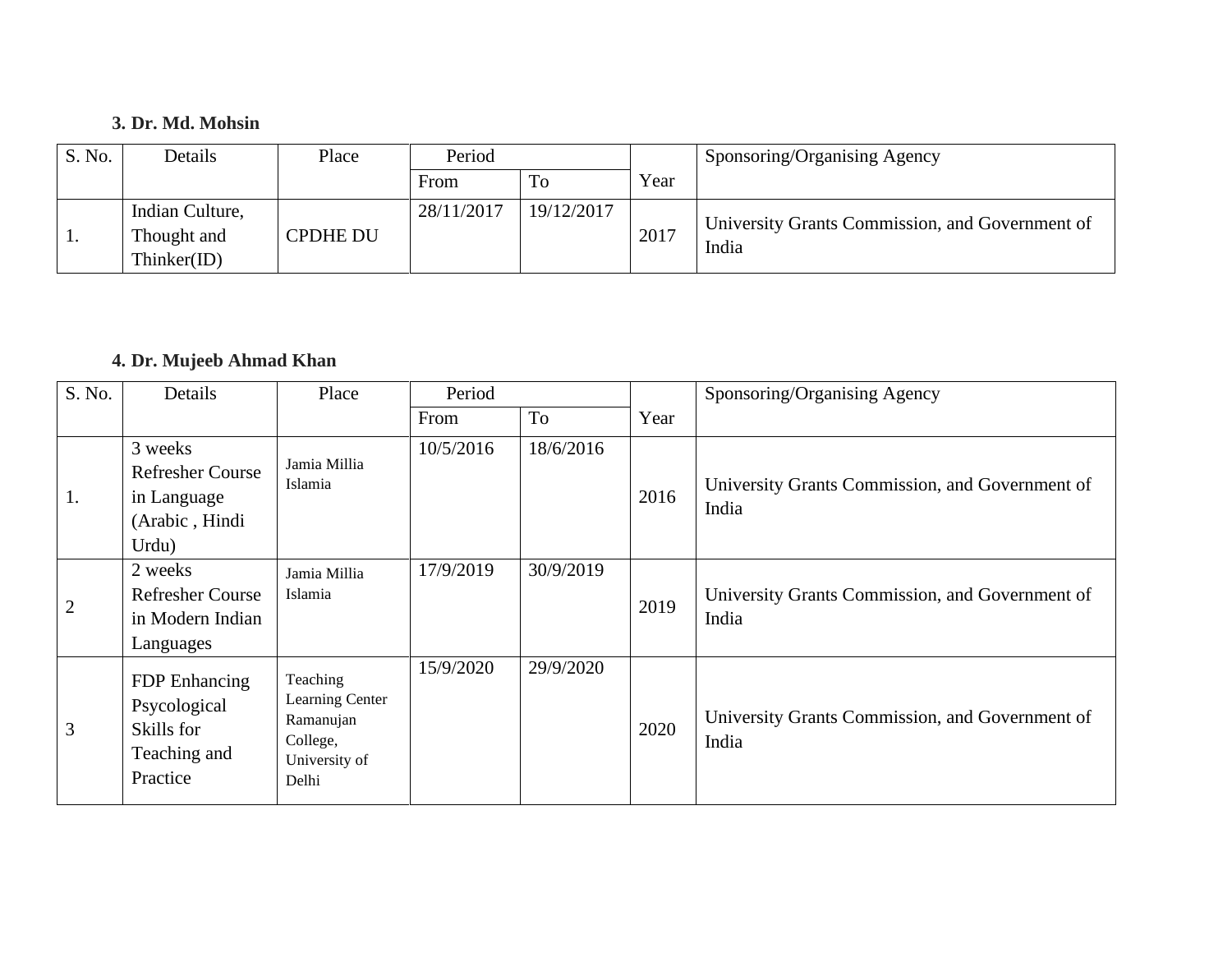#### 1. **Professor Khalid Ashraf**

- 1. Paper on Iqbal ki Zindgi ke Chand Pehlu , Seminar on Philosophical and Cultural Context of Iqbal's Poetry, St. Stephen's College, Delhi, 10-11th March 2016.
- 2. Paper on 'Biswin Sadi ka Urdu Fiction', Seminar in Center of Indian Languages , J.N.U., New Delhi, 15-16th Feb. 2016.
- 3. Paper on 'Urdu Drama and theatre : An Overview', National Seminar on 'Indian Theatre in Transit Modernity', Dept. of M.I.L. and Literary Studies, Delhi University, 17th May 2016.
- 4. Rajinder Singh Bedi ka Fun' Paper in seminar ' The idea of Short stories in the legacy of four pillars of Urdu literature, Ace Vision . New Delhi , 1st October 2016.
- 5. Pakistani Afsane mein Ehtajaji Bayanya , Seminar on Urdu Fiction , Gujarat Urdu Sahitya Academy, Ahmadabad , 19 20 th february , 2017.
- 6. Akhtarul Iman : Ek Mohakmah in Seminar on Akhtarul Iman , Akhil Bhartiya Sadbhawna Trust , Ahmedabad , 1- 2 April 2017.
- 7. Ismat Chughtai ka Zehni Safar , seminar on Ismat Chughtai , Rajasthan Urdu Academy, Jaipur, 17- 18 th December 2017.
- 8. Maulana Azad Ba- haisyat ek Siyasi Mufakkir , Department of Urdu Seminar, Rajasthan University , Jaipur, 11 12 November 2017.
- 9. Qurratul Ain Hyder ke Khutoot , Seminar on Contribution of Women Writers in 20th century Urdu Literature, Ace Vision , New Delhi , 3rd December 2017.
- 10. Fehmida Riyaz ki Ehtajaji Shairi , Seminar on Women's Poetry in 20th century , MANUU University, Hyderabad , 5 6 th March 2018.
- 11. Jashn Sharib Radaulvi, Lucknow Seminar Paper on 3rd December 2018.
- 12. Majrooh Sultanpuri ka Fun , Seminar on Majrooh Sultanpuri , Rajasthan Urdu Academy, Jaipur , 7–8 th September 2018.
- 13. Kaifi Azmi ki Nazmon ka Bainul-aqwami Tanazur , Seminar on Kaifi Azmi Centenary , Urdu academy, Delhi, 8 th January 2019.
- 14. Anjuman Taraqqi Urdu aur Dr. Khalique Anjum , Seminar : Ba-yade Raftegan, Urdu Academy , Delhi ,30 th March 2019.
- 15. Nida Fazli Zindagi aur Atraaf , Seminar on Nida Fazli , Shaheryar, Mohammad Alvi , Rajasthan Urdu Academy , Udaipur, 13 – 14 th July 2019.
- 16. Presented a Paper in ' Gher Angau ki Shayeri on Jan Nisar Akhtar Rajasthan Urdu Academy, Jaipur, 1<sup>st</sup> March 2021.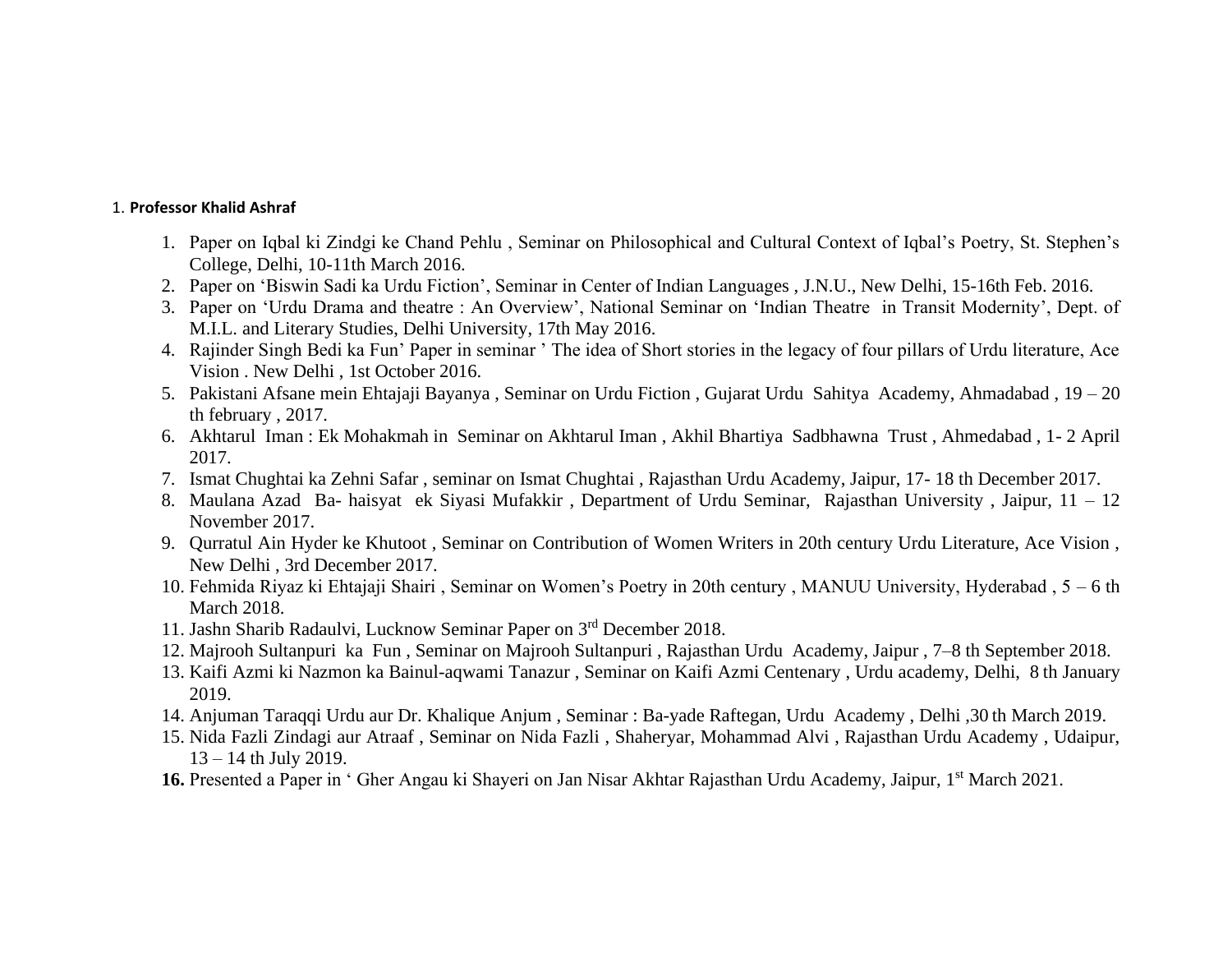### **2. Dr. Md. Yahya Saba**

- I participated in many seminars conference, workshop on different topics and presented many research papers etc held in my depart college and other different Institutions all over the country, during the academic year 2020-2021.
- Many research articles written by me were published in different reputed Journals all over the country and abroad, during the academic year 2020-2021.
- I prepared the Students for Participation in many Co-Curricular Activities like debates, Mushairas, Ghazal Competition and Bait- Bazi etc held in different Institutions all over the country during the academic year 2020-2021.
- Organized One-day National Seminar and work shop as a faculty member on B. A. (H) new Syllabi, Implemented by University of Delhi during the academic year 2020-2021.
- Organized a Ghazal Sarai, Bait Bazi, one-day literary programme in our Department as faculty member during the academic year 2020-2021.
- Organized a Fresher Welcome Party for the newly first year student one-day literary programme in our Department as faculty member during the academic year 2020-2021.
- Organized a Farewell One-day literary programme in our Department as faculty member during the academic year 2020-2021.
- Delivered a talk on the topic "Arabi Zuban o Adab ke Farogh Mein Ulema e Hind Ki Khidmaat" as a resource person in the seminar/ workshop/ conference held on 3rd March 2020. Sponsored National Council for Promotion of Urdu Language (NCPUL) New Delhi, Organized by Motilal Rural Welfare Foundation Uttar Dinajpur West Bengal, Tuesday 3<sup>rd</sup> March 2020 Time 10 am to 5 pm, at Bherostan Bazar Po Barbilla Ps Goalpokher West Bengal.
- Delivered a talk on the topic "Hazrat Shaikh Saadi Aleihir Rahman ke Ahwal o Afkaar (Gulistan ki Roshni Mein) as a resource person in the seminar/ workshop/ conference held on 28th August 2020, sponsored: National Council for Promotion of Urdu Language (NCPUL) New Delhi, organized by: helping hand trust Ahmedabad Gujrta, One day National Seminar, Sunday 28th August 2020, 10 AM to 6 PM Sardar Vallabh Bhai Smark Bhawan Seminar Hall Lal Darwazah Ahmedabad Gujrat.
- delivered a talk on the topic "Ikkiswin Sadi Mein Urdu Novel ek Tanqidi Mutala" as a resource person in the seminar/ workshop/ conference held on 03th March 2020, Sponsored National Council for Promotion of Urdu Language (NCPUL) New Delhi Organized by Motilal Rural Welfare Foundation Uttar Dinajpur West Bengal, One day National Seminar, Tuesday 3rd March 2020, 10 am to 5 pm, At: Bherostan Bazar P.o. Barbilla (Goalpokher) West Bengal.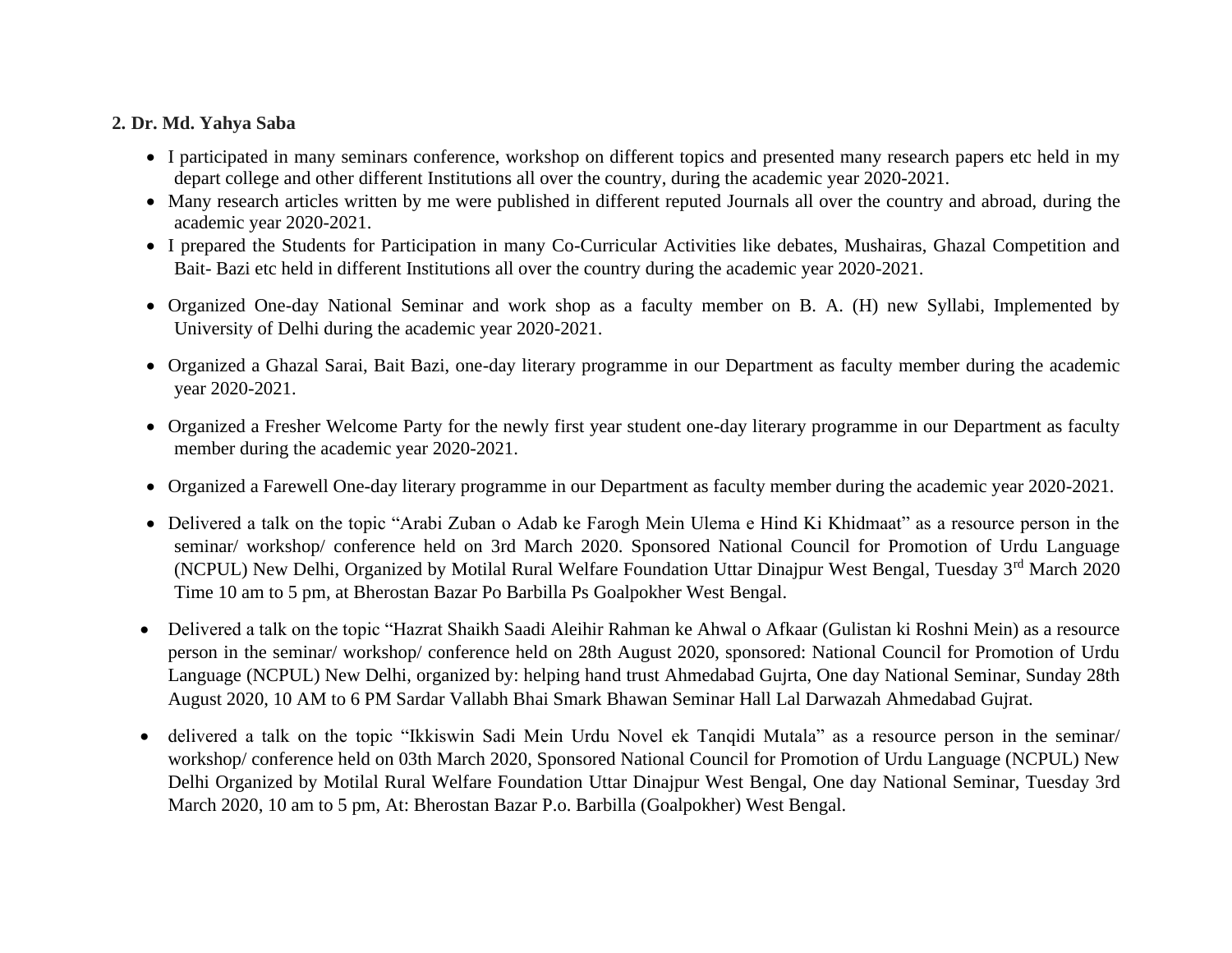- Delivered a talk on the topic "Ikkiswin Sadi Mein Urdu Zaban Ki Aalamgir Maqbuliyat "as a resource person in the seminar/ workshop/ conference held on 2nd February 2020. Sponsored National Council for Promotion of Urdu Language (NCPUL) New Delhi Organized by: Lok Seva Sangh Ahmedabad Gujrat, One day National Seminar, Sunday 2nd February 2020, Time 10 AM to 6 PM, Sardar Vallabh Bhai Patel Smark Bhawan Lal Darwaza Ahmedabad Gujrat.
- delivered a talk on the topic "Urdu Afsanon Mein Khawateen ke Masail"as a resource person in the seminar/ workshop/ conference held on 5th January 2020, Sponsored: Gujarat Urdu Sahitya Acadmey, Gandhinagar, Gujarat, Organized by, Helping Hand Trust Ahmedabad Gujrta, One day National Seminar, Sunday 5th January 2020 Time 10 AM to 6 PM, Sardar Vallabh Bhai Smark Bhawan Seminar Hall Lal Darwaza Ahmedabad.
- Delivered a talk on the topic "Urdu ke Farogh mein Amir Khusro ki Khidmat ka Tahqueeqi wo Tanqueedi Jayezah"as a resource person in the seminar/ workshop/ conference held on 24th January 2020, Sponsored: Gujarat Urdu Sahitya Acadmey, Gandhinagar, Gujarat, Organized by: Lok Seva Sangh Ahmedabad Gujrat, One day National Seminar, Friday 24<sup>th</sup> January 2020 Time 2: 30 PM to 6 PM, Crescent School Opposite Bank of India B/H Amber Tower, Sarkhej Road Ahmedabad, Gujarat.
- Organized One-day Syllabi Lecture as a Faculty Member on B. A. (H) Urdu Syllabi, during the academic year 2020-2021.
- Organized a Ghazal Sarai, Bait Bazi, one-day literary programme in our Department as Teacher In charge during the academic year 2020-2021.
- Organized a Fresher Welcome Party for the newly first year student one-day literary programme in our Department as Teacher In charge during the academic year 2020-2021.
- Organized a Farewell One-day literary programme in our Department as Teacher In charge during the academic year 2020- 2021.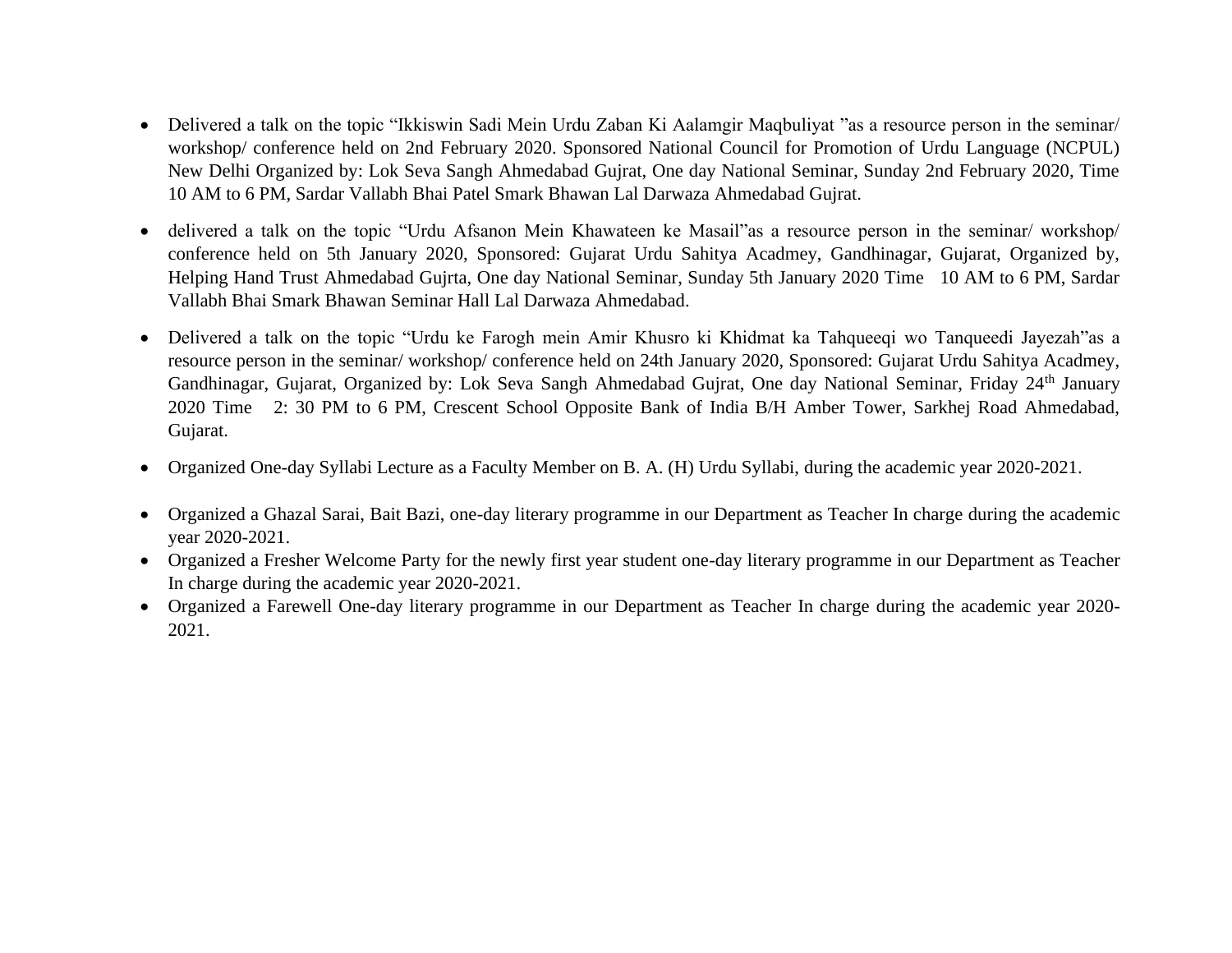#### 3. **Dr. Md. Mohsin**

- I prepared the Students for Participation in many Co-Curricular Activities like debates, Mushairas, Ghazal Competition and Bait- Bazi etc held in different Institutions.
- Organized a Fresher Welcome for the newly first year student one-day literary programme in our Department as faculty member in academic year 2020- 2021.
- Organized a Farewell One-day literary programme in our Department as faculty member in academic year 2020- 2021.
- Organized a Fresher Welcome for the newly first year student one-day literary programme in our Department as faculty member in academic year 2019-2020.
- Organized a Farewell One-day literary programme in our Department as faculty member in academic year 2019-2020.
- Organized a Fresher Welcome for the newly first year student one-day literary programme in our Department as faculty member in academic year 2018- 2019.
- Organized a Farewell One-day literary programme in our Department as faculty member in academic year 2018- 2019.
- Organized a Fresher Welcome for the newly first year student one-day literary programme in our Department as faculty member in academic year 2017- 2018.
- Organized a Farewell One-day literary programme in our Department as faculty member in academic year 2017- 2018.
- Organized a Fresher Welcome for the newly first year student one-day literary programme in our Department as faculty member in academic year 2016- 2017.
- Organized a Farewell One-day literary programme in our Department as faculty member in academic year 2016- 2017.
- Organized a International Seminar/ Talk on "Literary Lecture" as Programme Incharge, Department of Urdu, Kirori Mal College, University of Delhi, Delhi on Dated 29 January 2019.
- Organized a Programme "Bait Bazi and Ghazal Sarai" as Programme Incharge, Department of Urdu, Kirori Mal College, University of Delhi, Delhi on Dated 6 March 2019.
- Presented a Research Paper on the topic of **"Misr mein Urdu ki Surat e Hall"** in the **International conference** on **'Contemporary Diaspora Literature : Trends and Diversity'** Organised by World Urdu Association Delhi, on dated 3 to 5 April 2021.
- Deliever a talk on the topic of **" Ahd e Karauna mein Urdu Adab"** in the **International Seminar** Organised by World Urdu Association Delhi, on dated 19 to 20 December 2020.
- Presented a paper on **"Anand Lahar ki afsana Nagari"** in Two Day **National Seminar** on '**Role of Non-Muslim Peots and Writers in the Development of Urdu language in Jammu and Kashmir'** organized by the Department of Urdu, University of Jammu, Jammu on Dated 16 – 17, December 2019.